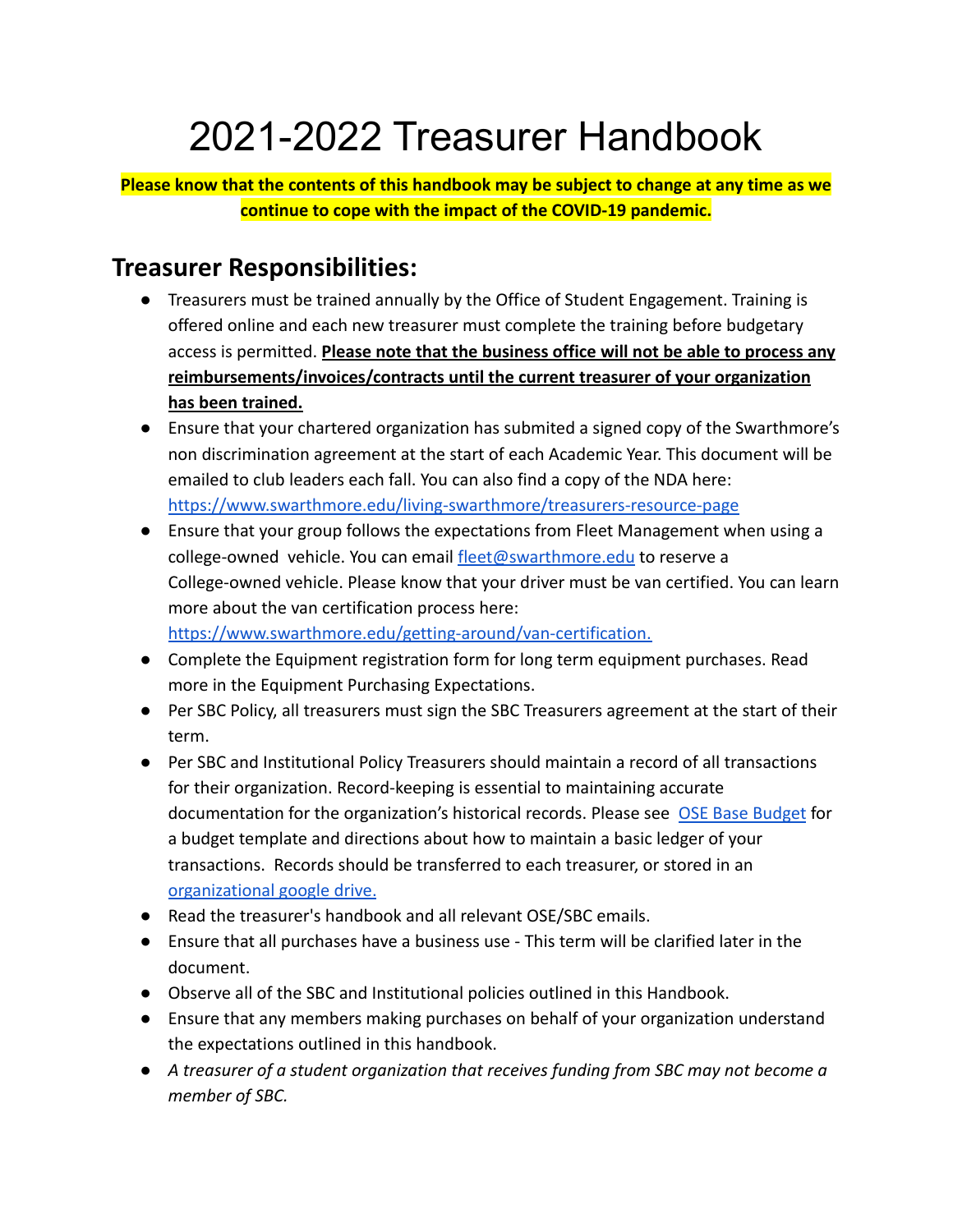- *● Per SBC and Institutional Policy Students may not remain a treasurer while studying abroad or while on a leave of absence.*
- *● Per SBC Policy, the treasurer is responsible for drafting and presenting any proposals (including Spring Budgeting proposals) to SBC.*
- *● Per SBC policy funds must be spent for the purpose in which it was allocated in accordance with the current SBC subcode definitions. Money cannot be transferred between subcodes without the prior approval of SBC.*

# **About Student Budget Committee:**

Student Budget Committee (SBC) has been an institutional committee of Swarthmore's student government since 1946 when it began to allocate funds for student groups. At the end of spring semester each year, SBC runs Spring Budgeting, during which all chartered student organizations may propose a budget for the following year. Additionally, SBC has weekly meetings for student groups to propose for additional funding throughout the year as well as office hours throughout the week.

### **Weekly Meetings and Office Hours -**

- The Student Budget Committee hosts weekly meetings to review supplemental funding requests throughout the fall and spring semesters. Please review your emails from SBC for weekly meeting times.
- Note: Weekly meetings may be hosted virtually over Zoom due to ongoing considerations during the COVID-19 pandemic. Please check your emails from SBC for the most up-to-date information.
- The SBC Office is located in Parrish 476E.
- The SBC Office's Spring 2022 hours are:
	- Tuesdays 4-6pm
	- Thursdays 4-6pm
	- Fridays 1-3pm

### **Supplementary Funding -**

You may submit a proposal to request supplementary funding from SBC at their weekly meeting. The [Supplementary Funding Request Form](https://drive.google.com/file/d/1NJ3u-jiiOPP8RAC-3H0Jxm5PyB6iocCE/view) should be completely filled out and brought to the meeting. The *Explanation of Requests* section should be filled out in detail as SBC will review the form during their meeting. An example [proposal](https://drive.google.com/file/d/1bK7U14nf4GFUFLYbVNAe4IRNlMxTRUGw/view) can be found on the [SBC](https://sgo.sccs.swarthmore.edu/sbc) [website.](https://sgo.sccs.swarthmore.edu/sbc)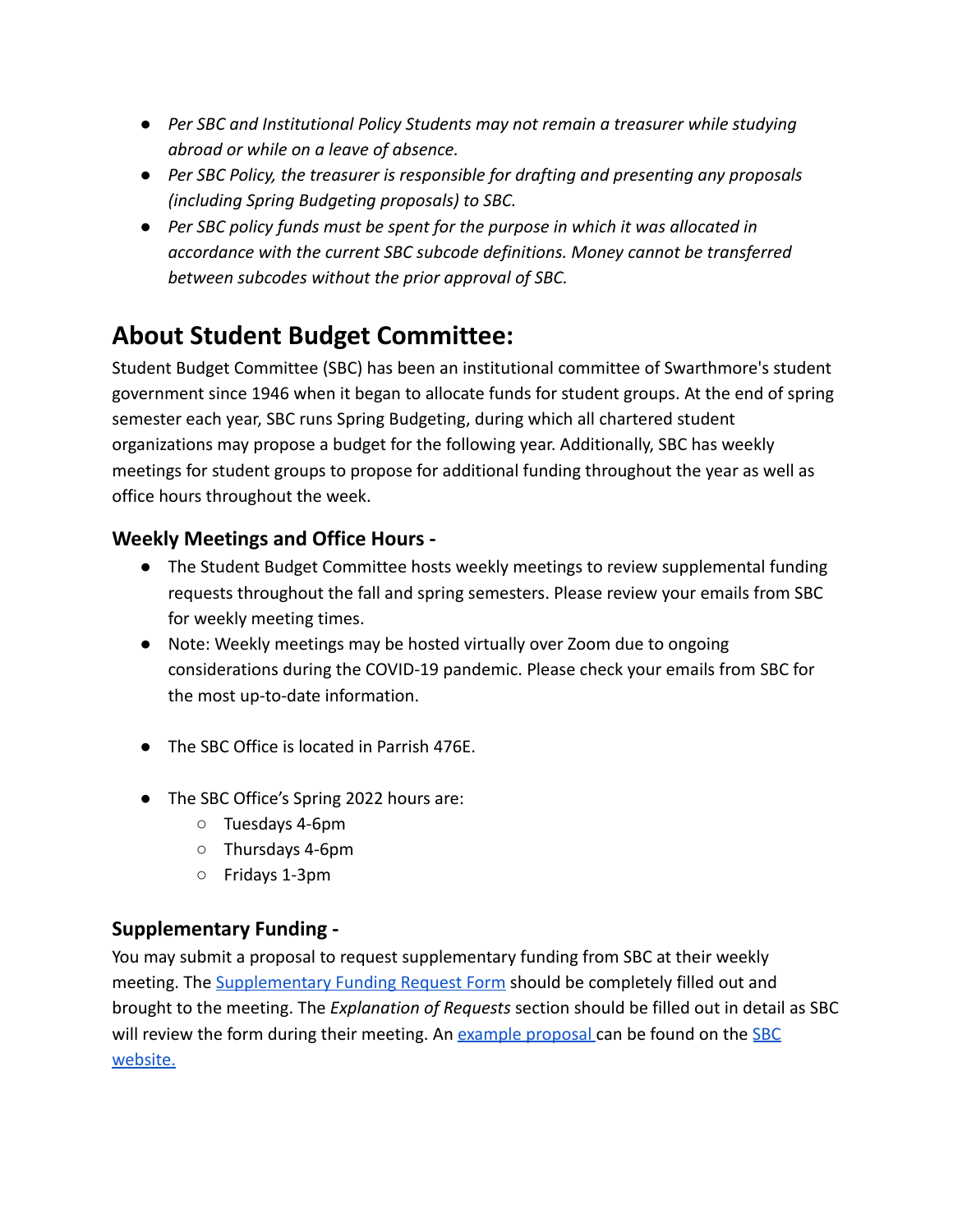### **Important SBC Specific Information -**

You may wish to review the **[SBC Bylaws](https://drive.google.com/file/d/1ia4TrzV1vmcdQkZDFBdhty7Z07LxZAiu/view)** with your organization to gain a better understanding of the student budget process at Swarthmore. A few key takeaways to note about SBC's structure are as follows:

- SBC **does not** fund retroactively
- *Fraud or attempts at fraud are immediate grounds for individual fines, legal, and/or College Judiciary charges, and the indefinite freezing of an organization's budget.*
- Pending revisions and/or clarifications of proposals for supplemental funding, SBC reserves the right to defer decisions until the following meeting.
- Appeals of any decision of the SBC committee can be presented to the SGO Executive Board at its next meeting. A notice of appeal must be presented to the Chair of Student Organizations within two days of when the decision was made.
- **●** *Any group that holds a charter and fails to appear for Spring Budgeting will have whatever funding it subsequently receives reduced by half.*

### **SBC Treasurer Agreement**

As treasurer of the organization named below, which is a chartered group that receives Student Activities Account funds, I agree to and accept the following:

1. I have read and agree to abide by the rules regarding Student Activities Account funds.

- 2. I accept personal responsibility for the funds allocated to my organization.
- 3. I may be charged for any outstanding balance on my group's accounts.

4. I may be charged additional fines beyond any outstanding balance for poor management of my group's funds as determined by the Student Budget Committee Manager.

5. I will adhere to all procedures and expectations laid out by the Student Budget Committee.

6. I will be a student enrolled at Swarthmore College for the duration of my term.

7. I remain responsible as treasurer of the group named below until another individual completes a treasurer's statement with the intent to replace me.

8. All transactions are subject to the approval of the Student Budget Committee and the **Student** 

Budget Committee Manager.

9. The Student Budget Committee Manager or Assistant Managers can approve transactions for my organization without my knowledge in unusual circumstances. I will be notified if any such transactions are made.

In addition, I have read and can be held responsible for the guidelines and rules outlined in the Treasurer's Handbook. I understand that any attempts at fraud are illegal and will be persecuted by the College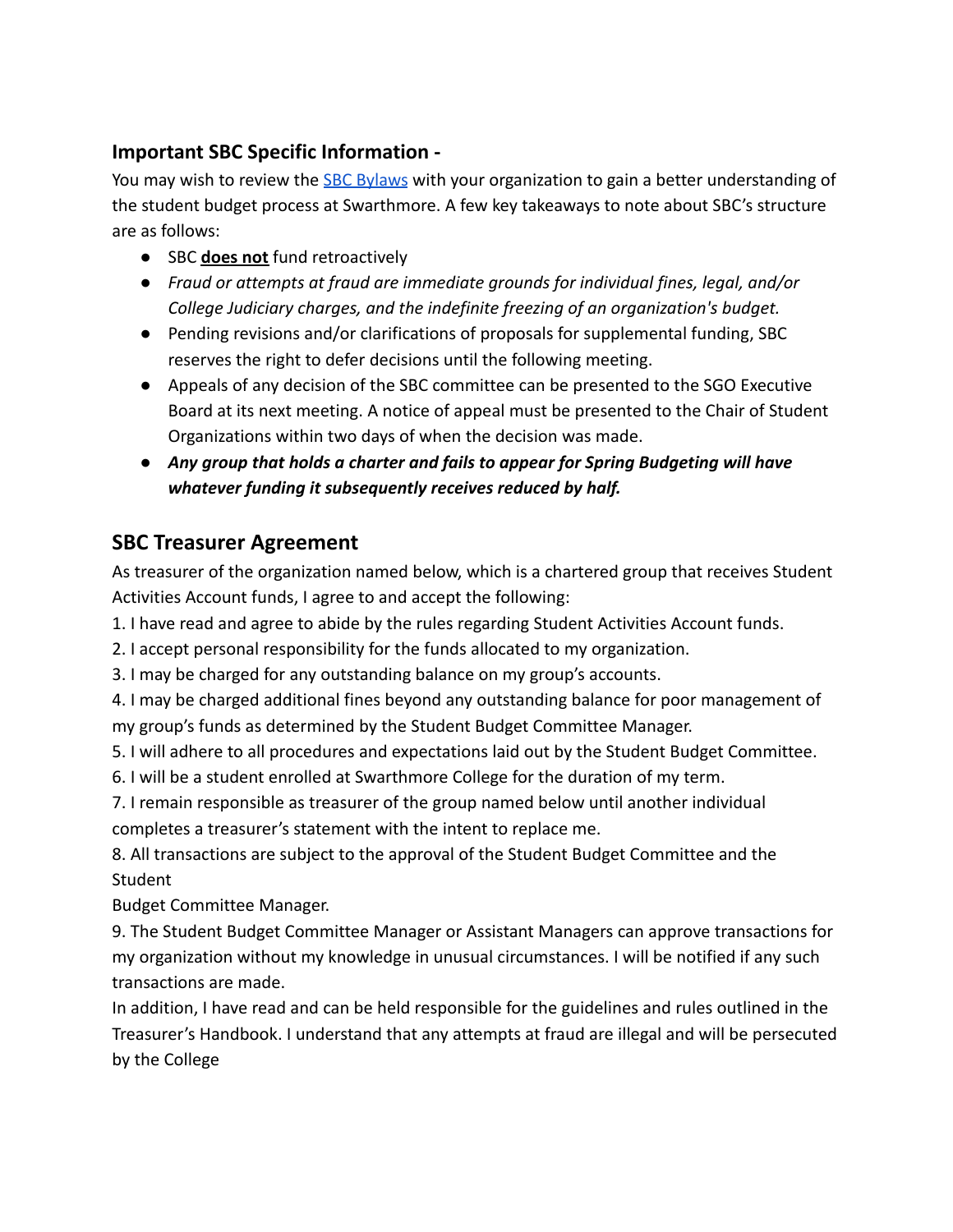Judiciary Committee. I agree to maintain accurate records of the finances of my organization and to truthfully represent my organization in budget-related matters coming before the Student Budget Committee.

# **Important Rules and Regulations:**

### **Business Use -**

All purchases for student clubs or organizations must have a business use. In other words, the purchases must be related to a function of your club. Examples are supplies for an event, food for a club event for members or the public, equipment the club uses, etc. If you aren't sure if a purchase meets the "business use" requirement, please stop by the OSE during regular business hours.

### **Itemized Receipts -**

An **itemized** receipt is required for all purchases made by a student group. This includes all credit card purchases and student reimbursements. Student reimbursement requests and credit card use forms are not complete until an itemized receipt is attached. **Please know that failure to obtain an itemized receipt for a purchase made using a College purchasing card will result in the revocation of your organization's ability to use the card until the issue has been rectified. The lack of itemized receipt impacts professional staff members' ability to successfully reconcile their credit card. It is a College purchasing card policy that credit card transactions are reconciled with itemized receipts in a timely manner.**

Occasionally, businesses will provide a receipt that is not itemized to customers. You must follow up with them to obtain an itemized record of your transaction. The audit controls of the business office do not permit unstructured receipts. Additionally, if you have lost your original receipt, it is your responsibility to acquire another copy. Most businesses have the ability to print another receipt for you if you address the loss quickly.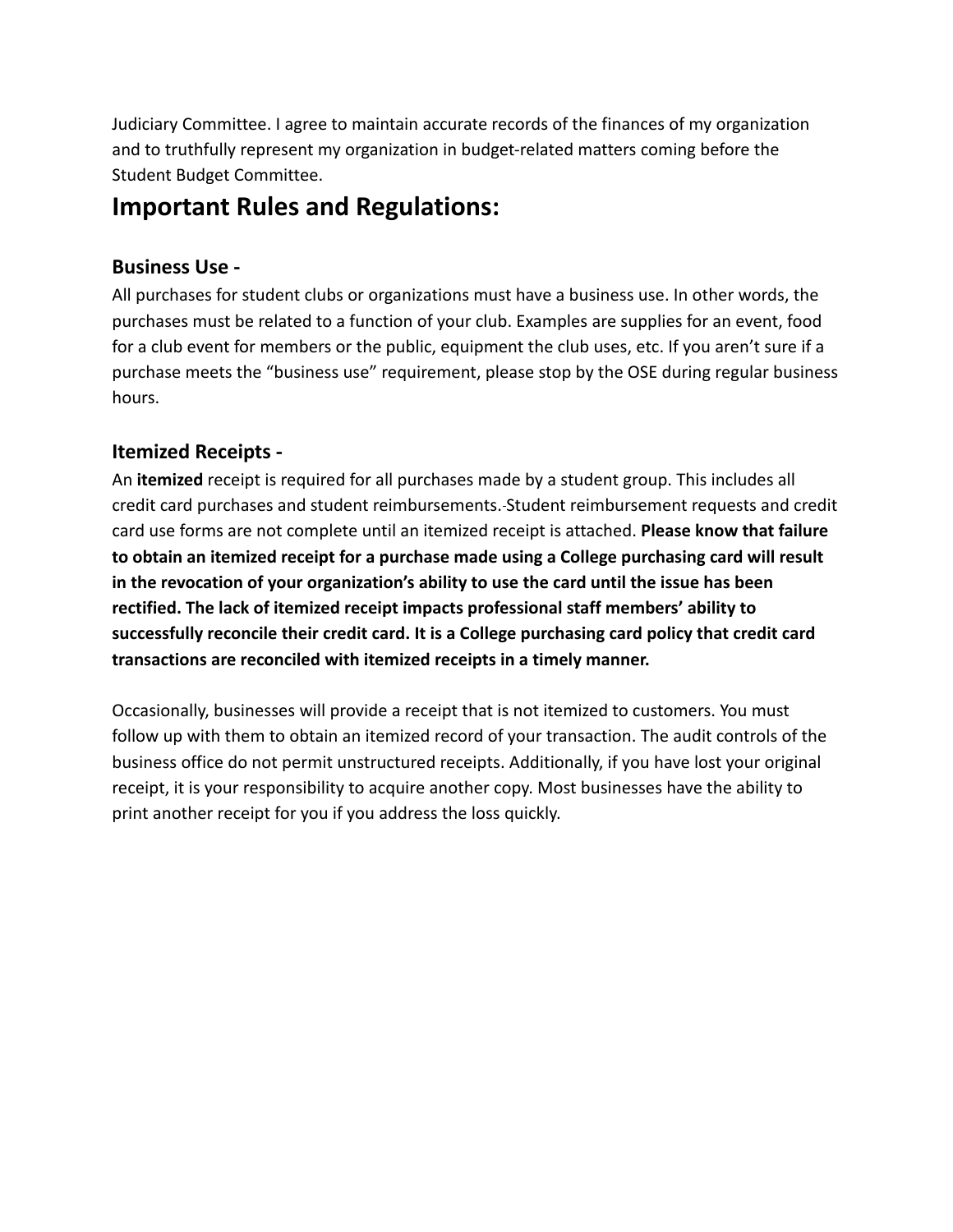| Acceptable itemized receipt:                                    |                                                                                                         |                      |                                      |  |  |
|-----------------------------------------------------------------|---------------------------------------------------------------------------------------------------------|----------------------|--------------------------------------|--|--|
| <b>EXPECT MORE PAY LESS:</b><br>SPRINGFIELD W - 484-470-2320    |                                                                                                         |                      |                                      |  |  |
|                                                                 |                                                                                                         |                      |                                      |  |  |
| GROCERY<br>055021821<br>055021830                               | SNICKERS<br>M&M'S                                                                                       | FN<br>FN             | \$1.99<br>\$5.98                     |  |  |
| 055022655<br>055024592<br>261050642<br>261090111                | 2 @ \$2.99<br>$A^2$<br>S<br><b>REESE</b><br><b>HARTBO</b><br>WTL TON<br><b>HERSHEYS</b>                 | FN<br>FN<br>FN<br>FN | \$3.03<br>\$5.49<br>\$4.49<br>\$4.18 |  |  |
| 261090142<br>288070307<br>288070308<br>288070794                | 20 \$2.09 еа<br><b>HERSHEY</b><br>MP ICE<br>CREAM<br>CREAM<br>MP ICE<br><b>BREYERS</b><br>2 @ \$3.50 ea | FN<br>FN<br>FN<br>FN | \$3.79<br>\$3.09<br>\$3.09<br>\$7.00 |  |  |
| HOME<br>253040069<br>253050194<br>253050480                     | VANITY FAIR<br>UP BOWLS<br><b>UPUP DISPOSA</b>                                                          | T<br>T<br>T          | \$3.39<br>\$2.19<br>\$2.49           |  |  |
| \$50.20<br>SUBTOTAL<br>\$0.48<br>\$8.07<br>6.0000% on<br>PA TAX |                                                                                                         |                      |                                      |  |  |
| TOTAL<br>\$50.68<br>\$50.68<br>TOTAL PAYMENT<br>AID:            |                                                                                                         |                      |                                      |  |  |
| INDICATES SAVINGS                                               |                                                                                                         |                      |                                      |  |  |

 $\blacktriangleright$  Unacceptable non-itemized receipt:

| <b>Musée du Louvre</b>                                                                                                                  |
|-----------------------------------------------------------------------------------------------------------------------------------------|
| 105 W Riley St<br>Easton, KS 66020<br>$(800)$ 867-5309<br>www.louvre.fr<br>Oct 28 2015 3:38PM                                           |
| 10002292<br>Order:<br>Oct 28 2015 3:37PM<br>Date:<br>Visa<br>Card:<br>**********<br>$ACCT$ #:<br>Expiration:<br>Authorization:<br>00000 |
| Total:<br>\$13.20<br>Signature:                                                                                                         |
| I agree to pay the above total amount<br>according to the card issuer agreement<br>Thank You!<br>Merchant Copy                          |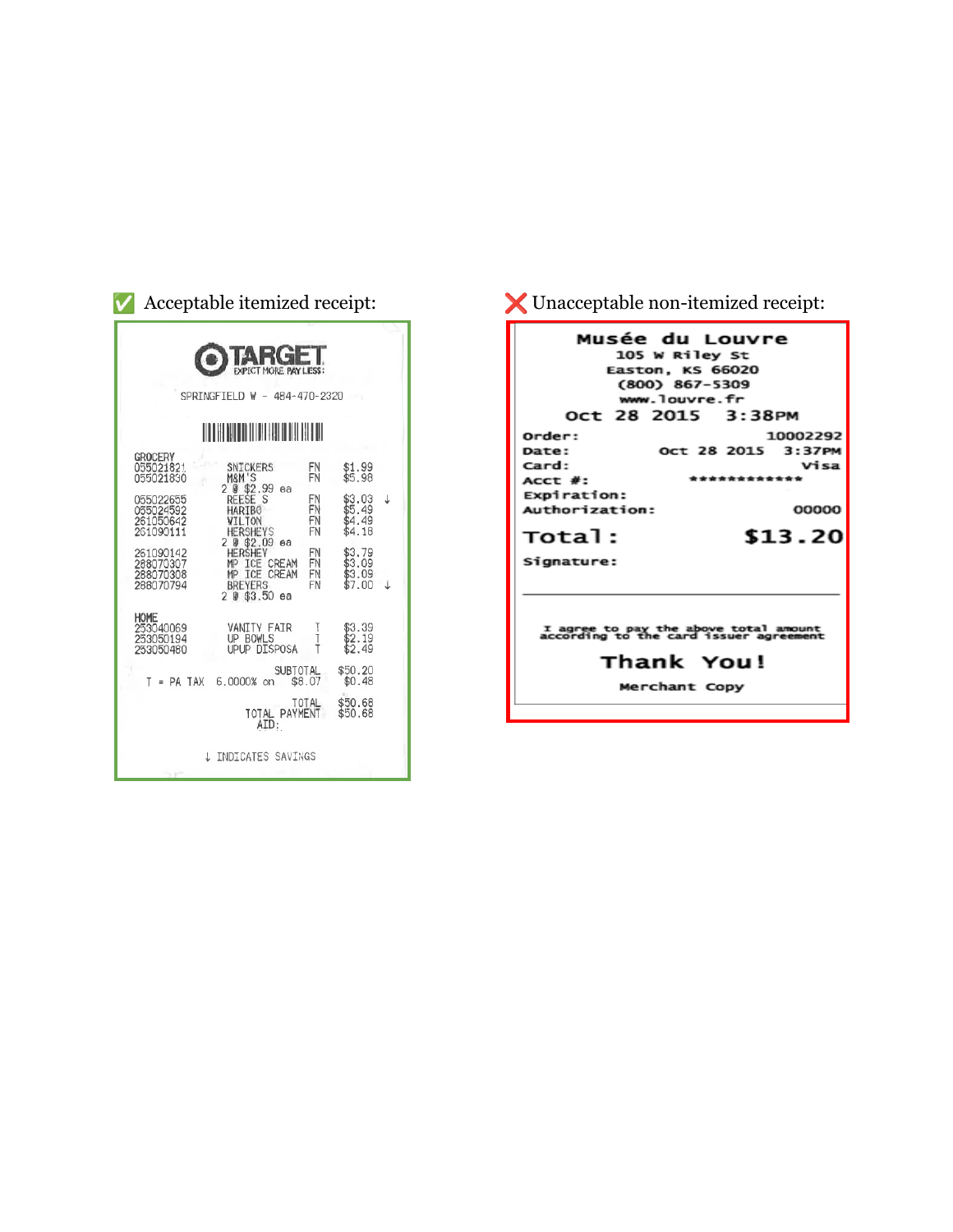#### **Hiring Students-**

In rare cases, you might need to hire a student outside of your organization to perform a service for your organization. Typically, you should default to members of our organization who would not be paid. For example, if you have a van certified driver you should use that organization member before attempting to hire a student outside of your organization.

**Non member students who perform a service for your organization must be paid through student payroll. Those students will be paid a college approved hourly rate for the number of hours they work.**

**Hired students must complete their employment paperwork and be hired into an approved job in JobX.**

**Student Organizations can request a position in JobX, but this must be completed WELL in advance of hiring the student**. All jobs at Swarthmore should be open so that all students on campus can apply for the opportunity. Students are not allowed to be paid a stipend or fixed amount for services provided, and can only be paid for the hours they worked. Organizations can not pay students (or anyone) over Venmo or other mobile payment services. Organizations can not request a reimbursement to pay a student for work performed. Organizations cannot hire students from other institutions (including Tri-Co) to perform work. Only students currently enrolled at Swarthmore may be hired as a student employee.

### **Contracts for Service Providers -**

Your group must request a contract for the hiring of performers, speakers, instructors, coaches, or other individuals whose services will be used by your organization. A faculty/staff member must sign off on all contracts. Please see additional information in the contract/vendor check request section.

### **General Purchasing Restrictions -**

- Personal purchases all purchases must have a business use (see the section above).
- Giftcards and prizes are not permitted to be purchased.
- Venmo (or other apps that share payments) or other cash apps Students are not allowed to use digital wallets to pay vendors, other students, or to reimburse club members.
- All expenditures must comply with local, state, and federal laws.
- Funds cannot be spent on the purchase of alcohol, tobacco or any similarly controlled substance.
- OneCard points. Students can not be reimbursed for using OneCard points.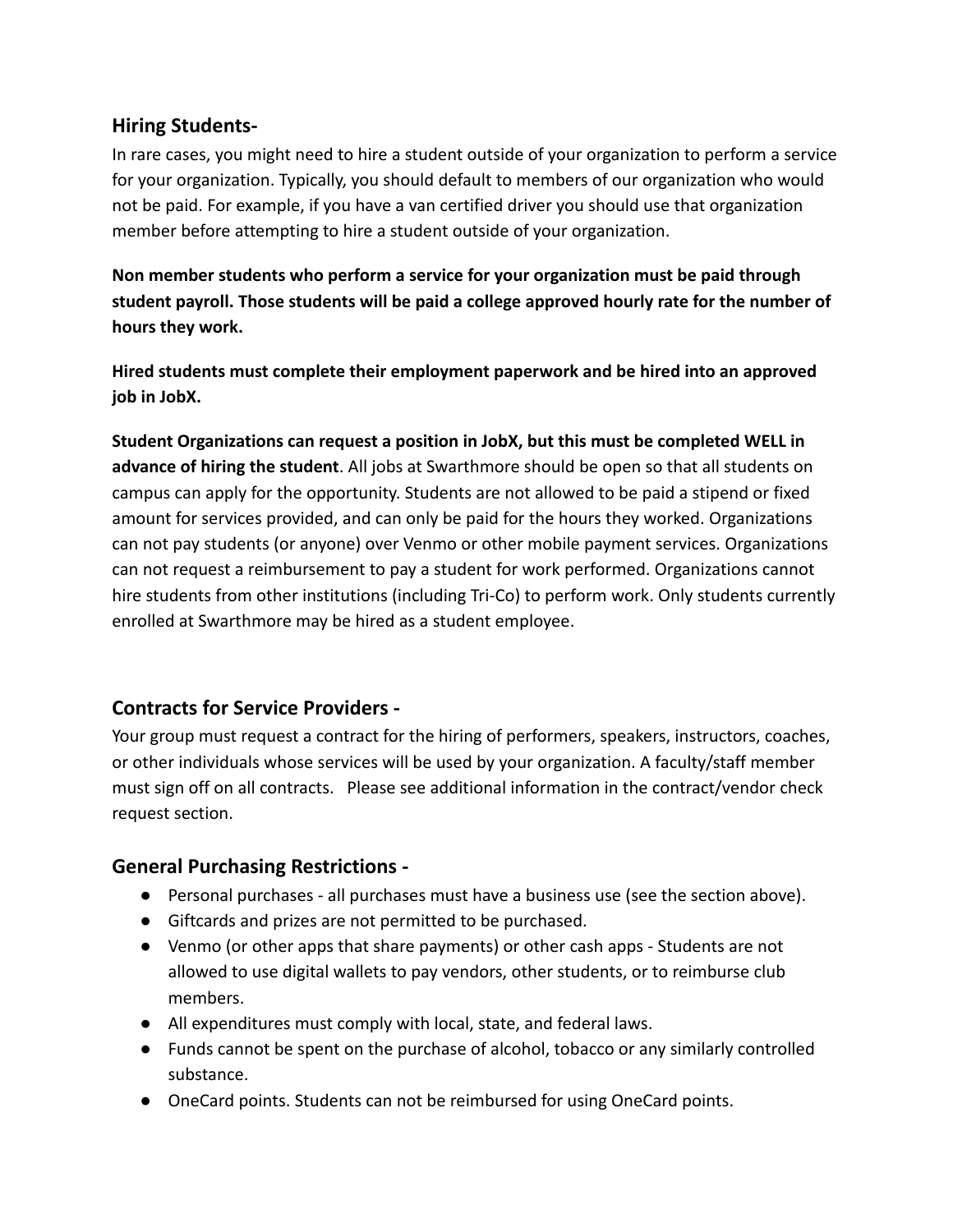*● Per SBC policy - Organizational funds cannot be used to financially support a political party or candidate for public office, direct donations to religious establishments, or charities.*

#### **Purchasing Card Prohibited Items**

In addition to all of the items listed above, you can not use a p-card for the following:

- All cards must be used IN the OSE office. Cards can not be checked out. See Card Use Instructions for Detail on how to make a purchase.
- Swarthmore's purchasing portal must be used for enrolled Vendors. See the Vendor Guidelines section for additional information.
- Transactions where the College is required to sign any type of contract or agreement
- College Bookstore There is another way to make a purchase at the college bookstore.
- Cell phones or accessories
- Purchases that represent significant risk or liability to the College for items or services with special health, safety, occupational, or environmental risks (e.g., radioactive material, animals, weapons, controlled substances)

**All purchases must provide a digital receipt immediately upon the time of purchase.**

### **Equipment Purchases -**

All equipment purchases must be logged and are defined as an item that will have continued use by a club or organization. Student groups and organizations must provide information to demonstrate the continued stewardship of equipment that is purchased. This is only required for purchases that have a long term use. For example, you do not need to complete this form when purchasing event supplies.

Please fill out the [Equipment Purchase Form](https://www.swarthmore.edu/living-swarthmore/treasurers-resource-page) to log your new equipment. You will need to include the following information:

- Description of equipment purchased
- Business use of item
- Person responsible for maintaining the equipment
- Storage location of equipment when classes are not in session
- Serial number of equipment (if applicable)
- Cost of equipment

Describe required upkeep and who is responsible for upkeep (if applicable)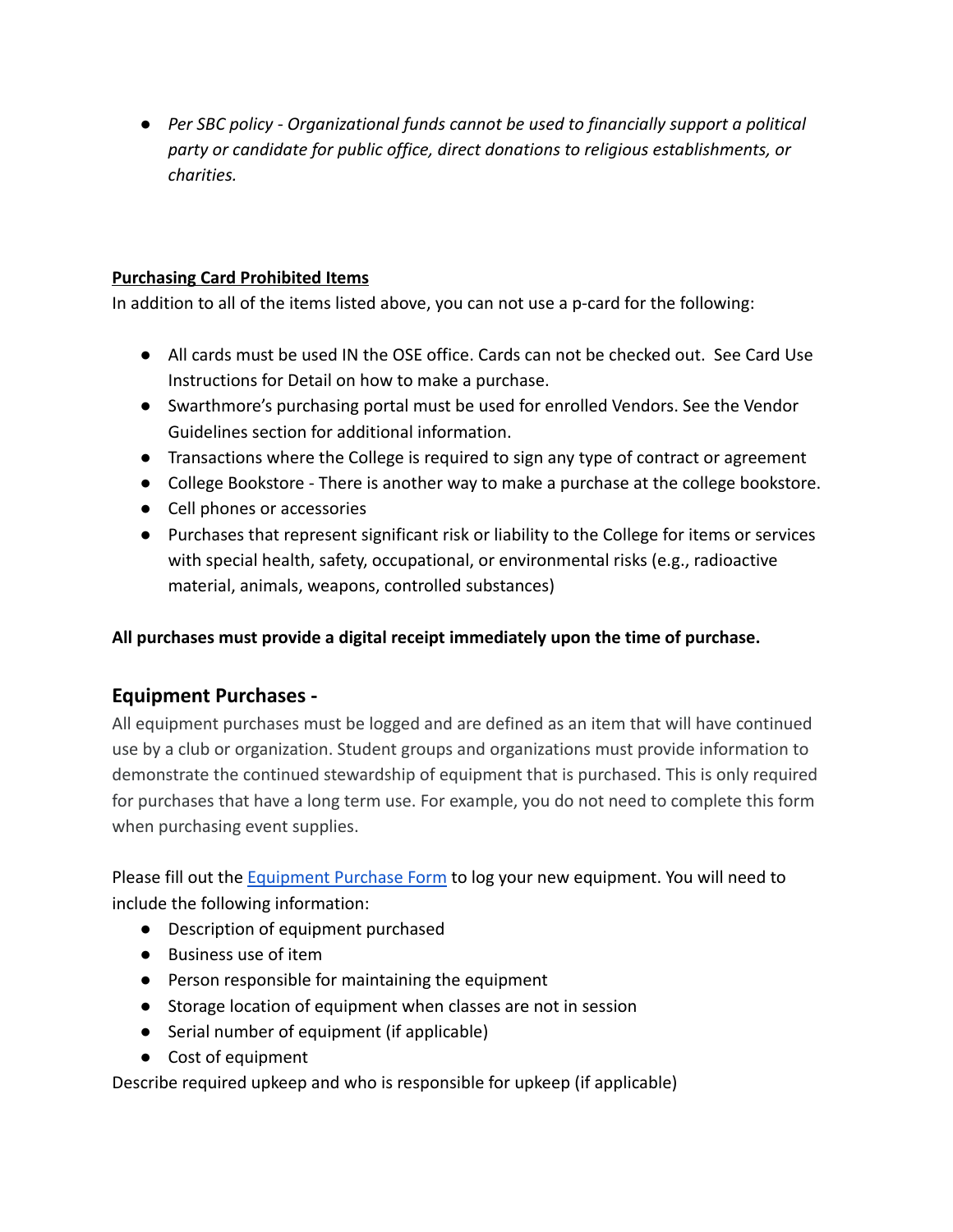# **Vendor Guidelines:**

**Remember -** Use of the OSE card is always preferred and prevents you or a group member from carrying the costs. All personal reimbursements must come with an itemized receipt. Read the OSE Card use guidelines for information on how to use the OSE Card.

**Amazon** - Treasurers can shop on Amazon and request a reimbursement, or use the OSE Card and the OSE Amazon account. OSE card is the preferred method. Schedule a purchasing appointment to use an OSE card.

**Best Buy, Target, Wal-Mart** - Treasurers can shop at target and request a reimbursement, or use the OSE Card. The OSE card can be used for an online order, and then a designated student can be identified to pick up the item in store.

**Pay-Pal** - Treasurers can submit an itemized receipt showing the items purchased from Pay-Pal. OSE also has a Pay-Pal account for use with the OSE credit card. An invoice or itemized receipt must be provided that shows what items/services are purchased.

**Restaurants** - Treasurers can use the OSE card to order food ahead, or order food for delivery using a delivery service like GrubHub, UberEats, or DoorDash. A digital receipt must be provided at the time of purchase.

**Online Vendors -** OSE has a number of accounts you can use when ordering from a number of online vendors. Often, the OSE is happy to set up an account for use with the OSE credit card so that purchases can be more easily tracked.

**Campus Bookstore** - The bookstore can directly charge club accounts. You will need to set up a purchasing appointment to pick up an approval slip to take down when you make your purchase.

**Car Share Services** - All car share services (Uber/Lyft) must be processed as reimbursements. Per SBC Policy, using Car share services is not permitted if alternative methods are available or if alternative methods are more cost effective.

**The Inn** - Organization accounts can be directly charged when hosting non-student guests at the inn. Set up a purchasing appointment to make a reservation with direct billing. Students are not permitted to book rooms in the Inn for student group members.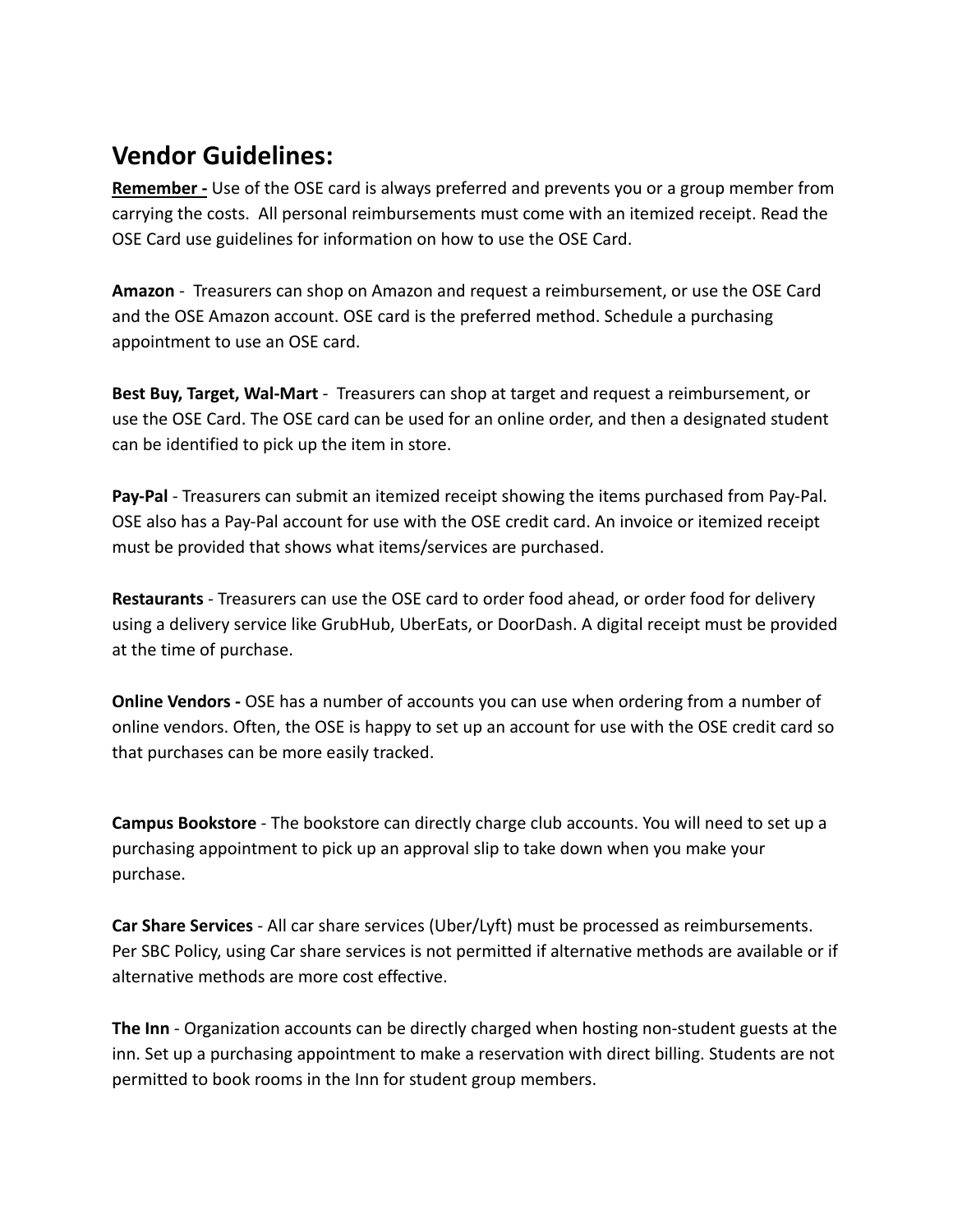#### **Purchasing Portal Vendors -**

B&H Photography, Home Depot, and BlickArts are all available through the Swarthmore's Vendor Portal. Per institutional policy, with the exception of Home Depot, all purchases must be made through the preferred portal and are not eligible for student reimbursement. Home Depot is eligible for student reimbursement. However, online purchases to Home Depot must use the vendor portal.

#### **Sales Tax Exemption**

Swarthmore College's status as a nonprofit educational institution allows for an exemption of sales and use taxes in Pennsylvania and many other states.

#### **Responsibilities with Vendors**

- Inform vendor of exemption status when requesting a quote or placing an order
- Provide a copy of the College's Exemption Form. You can request a copy from OSE.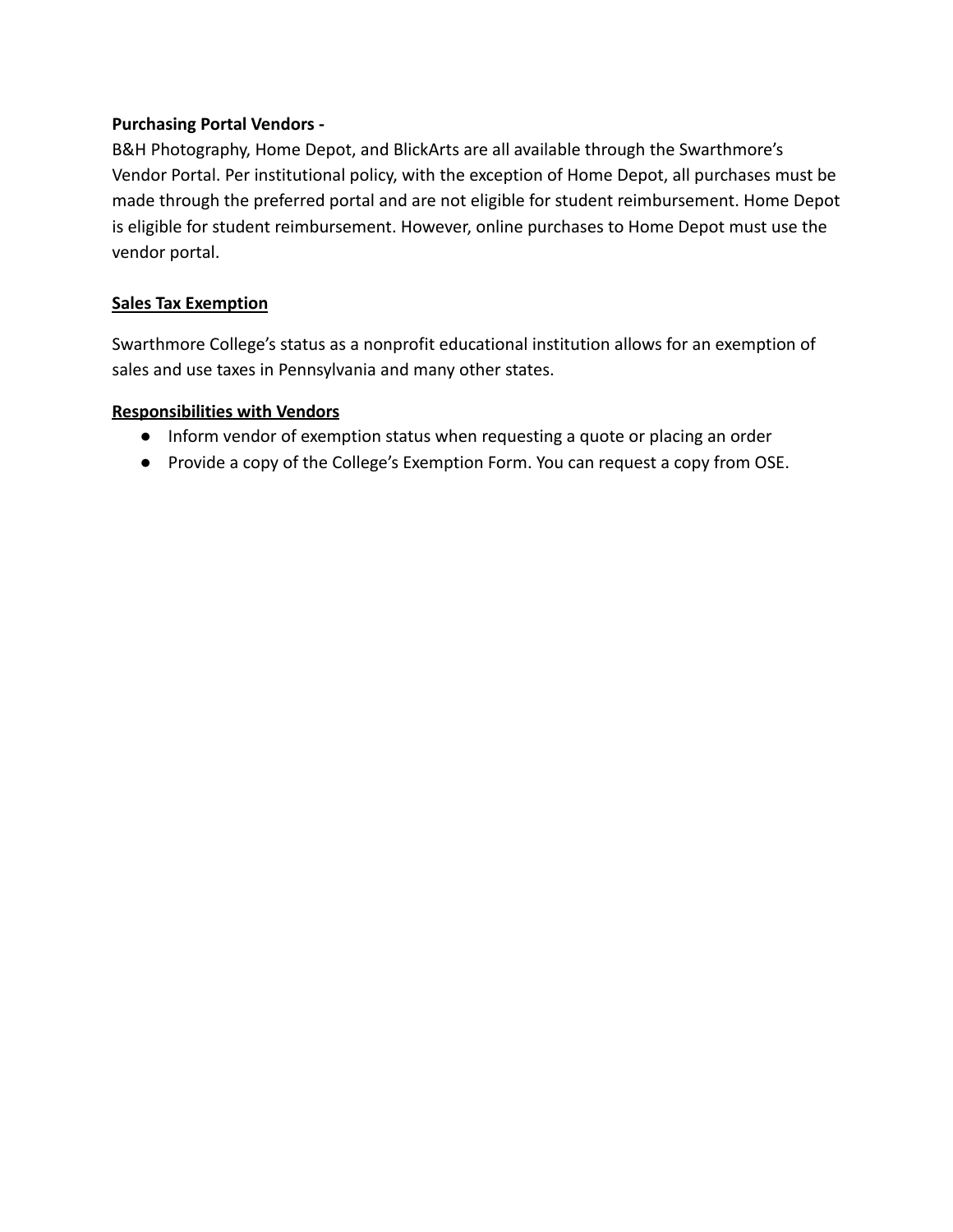# **Travel Purchase Expectations:**

#### **Van Reservations -**

Please email [fleet@swarthmore.edu](mailto:fleet@swarthmore.edu) to request use of a College-owned [van](https://www.swarthmore.edu/getting-around/van-certification). You must be van [certified](https://www.swarthmore.edu/getting-around/van-certification) to drive a College-owned van. Vans can be driven up to 200 miles one way from Swarthmore, PA. If your trip goes beyond 200 miles one way, you must seek alternative transportation options. These options might include flights, chartered buses, or travel by train.

#### **Flight Purchases -**

- Standard airline accomodation is coach class
- Commercial air travel should be selected based upon **lowest** available fare
- **● All travelers may use "points" or decide to pay for an upgrade to first or business class, however, these upgrades are not reimbursable.**
- Air transportation is restricted to commercial airlines licensed by the U.S. Government. Use of an airplane such as a charter must be approved in advance for reporting requirements of the College's insurance policy.
- Extra airline fees such as early bird check in and advanced seat selection are considered a personal expense and should not be submitted for reimbursement or purchased with the OSE Credit Card.
- The College will reimburse for one (1) checked bag per person, unless there is a business purpose for excess baggage.
- Flight insurance purchased is not a reimbursable expense; however, flight cancellation or change penalties are reimbursable provided that it was caused by unavoidable circumstances.

#### **Hotel Policy -**

It is important to note that hotels often require a card authorization form when the card being used is not physically present when you check in. When you schedule your hotel room make sure to ask if a card authorization is needed. Additionally, it's best if the card is charged at the time of purchase. This is to prevent the card from being maxed out later in the month before your hotel charges go through on the date of stay.

- Travelers are expected to use standard rooms at reasonably priced hotel or motel accommodations. Per SBC policy, students are expected to stay with up to four students in each room.
	- The College does not approve accomodations at luxury hotels unless a reservation is made as part of attendance in a conference or workshop
- Please see the below list of non-reimbursable expenses.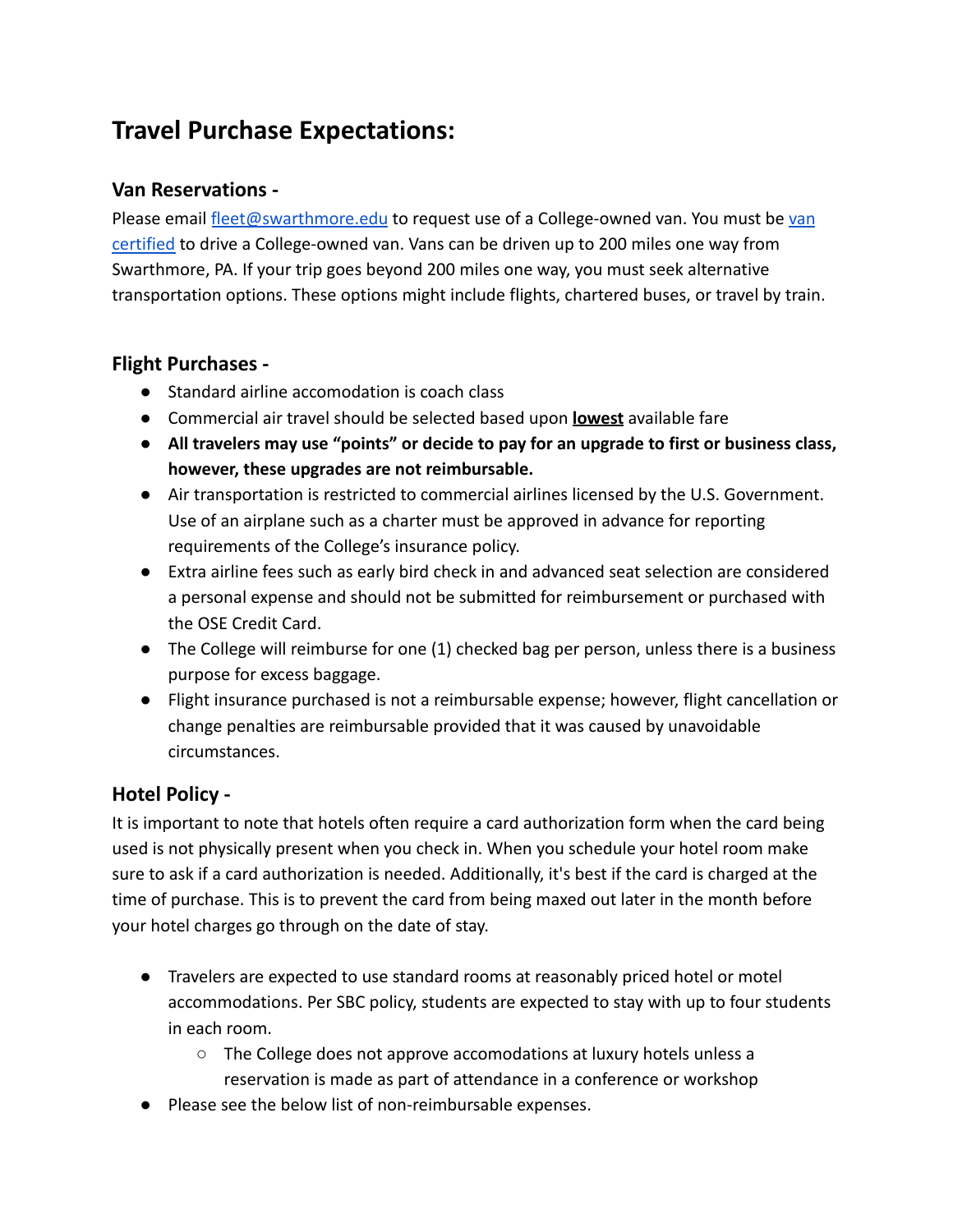- Valet parking
- Personal entertainment expenses (movies, golf, gambling)
- Laundry (unless the trip is longer than 5 days)
- Toiletries, medicine, magazines
- Traffic violations or parking tickets
- Lost baggage
- Gas for personal vehicles
- Souvenirs and Gifts

### **College's Travel Agency -**

You are encouraged to use the College's travel agency to book your organization's travel. The agent can help with flight changes, cancellations, and if you need to rebook any travel. You will need to provide the agent your organization's budget code once you've been approved for the funds by SBC. The travel agent is also a good resource for estimating costs for your trip. Please see their contact information below.

**Avenue Two Travel Beth Heckman Phone: 610-243-1120**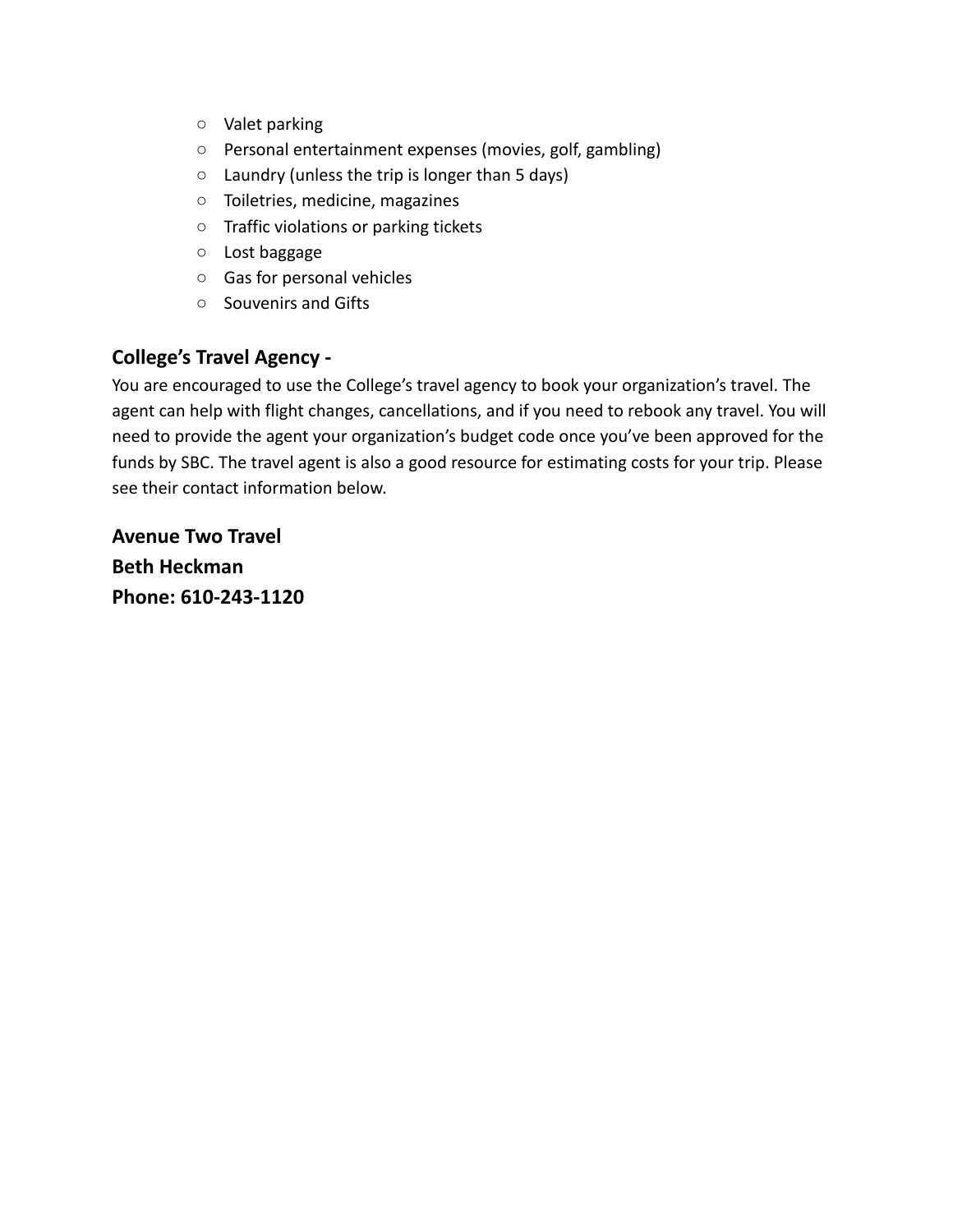# **Making Purchases:**

#### **There are three ways to make a purchase for your organization -**

**OSE Credit Card -** OSE has several cards available for club use. Club equipment, airfare, hotels, food/catering, and supplies can be purchased with the OSE Credit Card. This is the preferred method for all purchases that would also qualify for student reimbursements. **Remember, Club Sports should reach out to Max Miller for credit card use.**

**Student Reimbursement -** Students can purchase items for the organization and request a reimbursement from the club budget. Everything that can be purchased with a student reimbursement can be purchased using an OSE Credit Card. Student reimbursement forms for chartered student organizations should be dropped off in the SBC Office during their open hours. Reminder, Club Sport student reimbursements should be sent to Max Miller for processing.

**Check Request for Vendor or Contract Payment -** Sometimes it may be necessary to have a business or individual bill the college for your purchase. There are two different kinds of check requests--vendor and contract. Vendors bill the college via invoice. Contract payments are used when someone (individual, business, etc.) performs services over time. Examples include but aren't limited to: coaches, instructors, facility rentals, artists, bands, etc. Vendor/Contract payments are not distributed until the conclusion of service. Reminder, Club Sports Vendor/Contract payment requests should be sent to Max Miller for processing.

Instructions on how to use these specific payment types will follow.

**Reminder - If you hire a student they are paid through payroll and not through the student reimbursement form. Venmo and OneCard payment are also prohibited at all times.**

**Organizations cannot pay students from other institutions (including Tri-Co) by vendor/contract payment or request reimbursement.**

#### **Treasurer Resource Page**

You can find important links to the below resources for treasurers on the [Treasurer Resource](https://www.swarthmore.edu/living-swarthmore/treasurers-resource-page) [Page.](https://www.swarthmore.edu/living-swarthmore/treasurers-resource-page)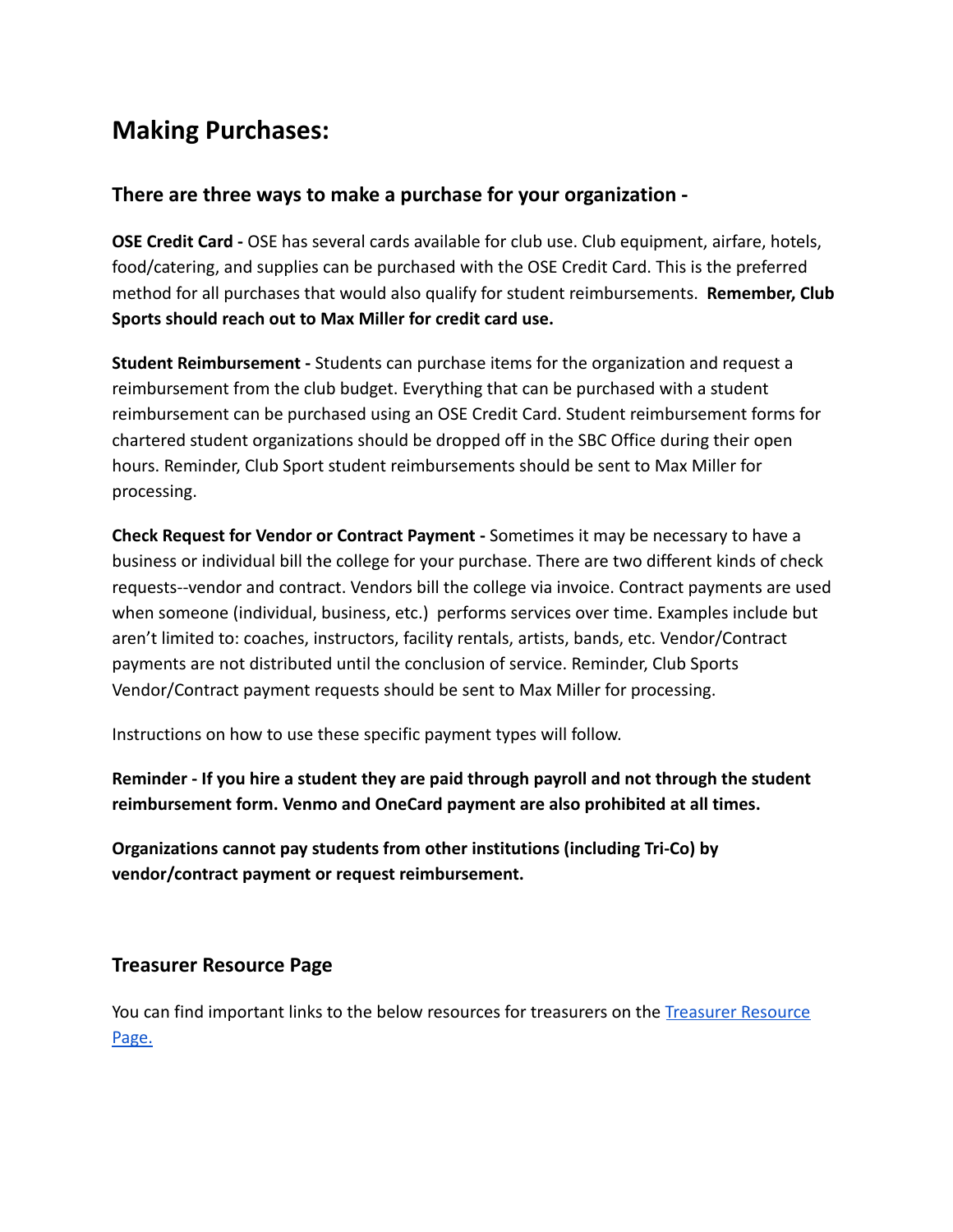- Scheduling a purchasing appointment
- Treasurer Training
- Contract Request Form
- Student Reimbursement Form
- Equipment Purchasing Form
- Supplemental Funding Form
- Non-Discrimination Agreement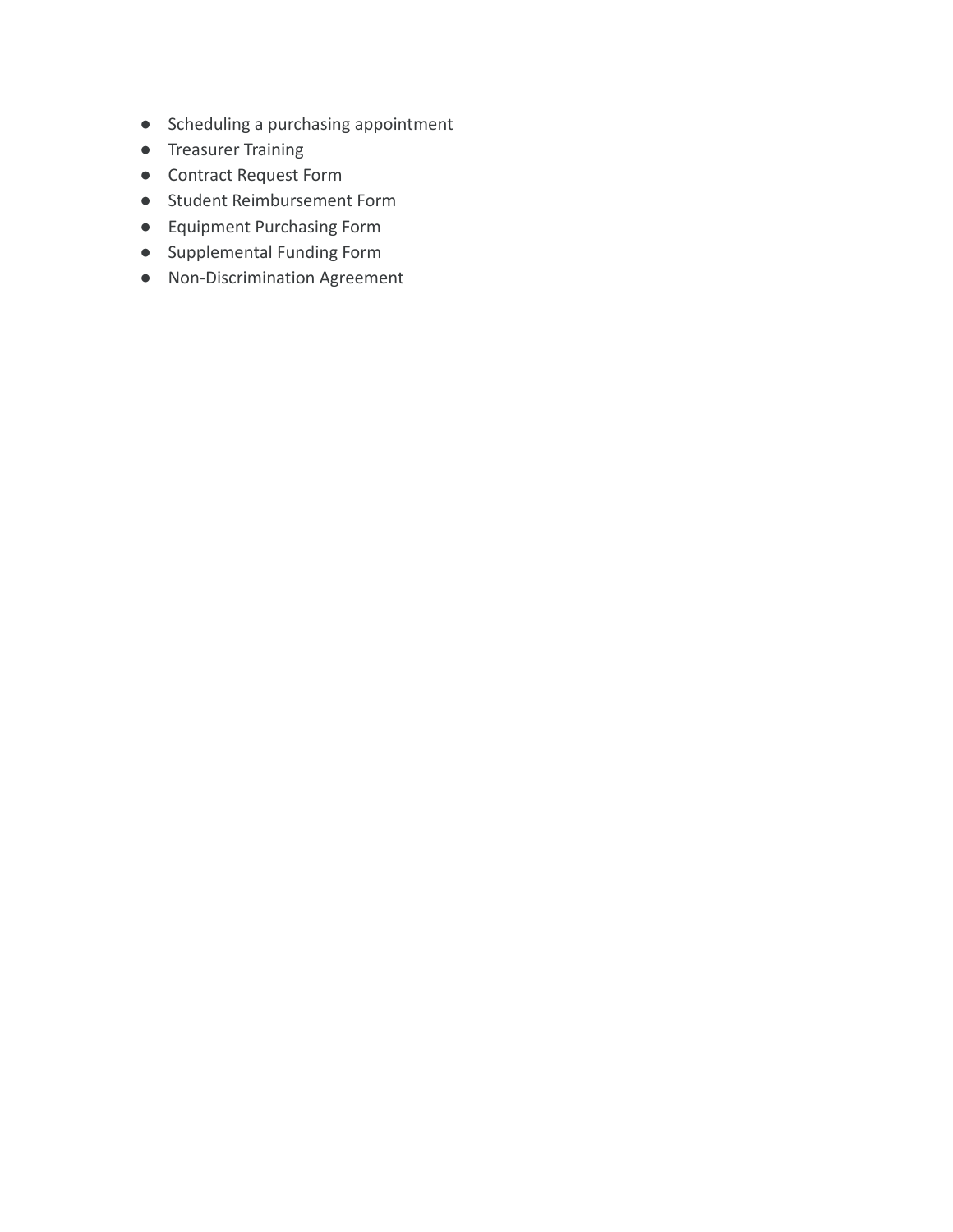# **Using and OSE Credit Card:**

A purchase can't be made unless the vendor provides a digital receipt at the time of purchase. Credit cards are not permitted to leave the office. All purchase appointments will need at least 24 hours advance notice before purchasing, and an appointment is required to use the card.

## **How to Purchase with an OSE Credit Card:** ○ Step One: sign up for a Card Use time slot ● Use the OSE [YouCanBookMe schedule](https://ose-purchasing.youcanbook.me) ● Any purchases needs 24 hours to schedule. ○ Step Two: arrive on time in OSE for your purchasing session ● Tell an OSE staff member that you are signed up for a purchasing session, they will prompt you for more information to ensure a smooth process ○ Step Three: fill out an OSE Card Use Form ● Be sure to include ALL INFORMATION requested on the form ○ Step Four: Make your purchase ● When ordering, be sure to find out exactly when and how you will receive a receipt for your purchase... ● When you are emailed a receipt, IMMEDIATELY print the receipt using the computer provided in OSE. ○ Step Five: Closing the loop... ● Ask a staff member to check your Card Use Form before you leave ● Make sure you have shared a receipt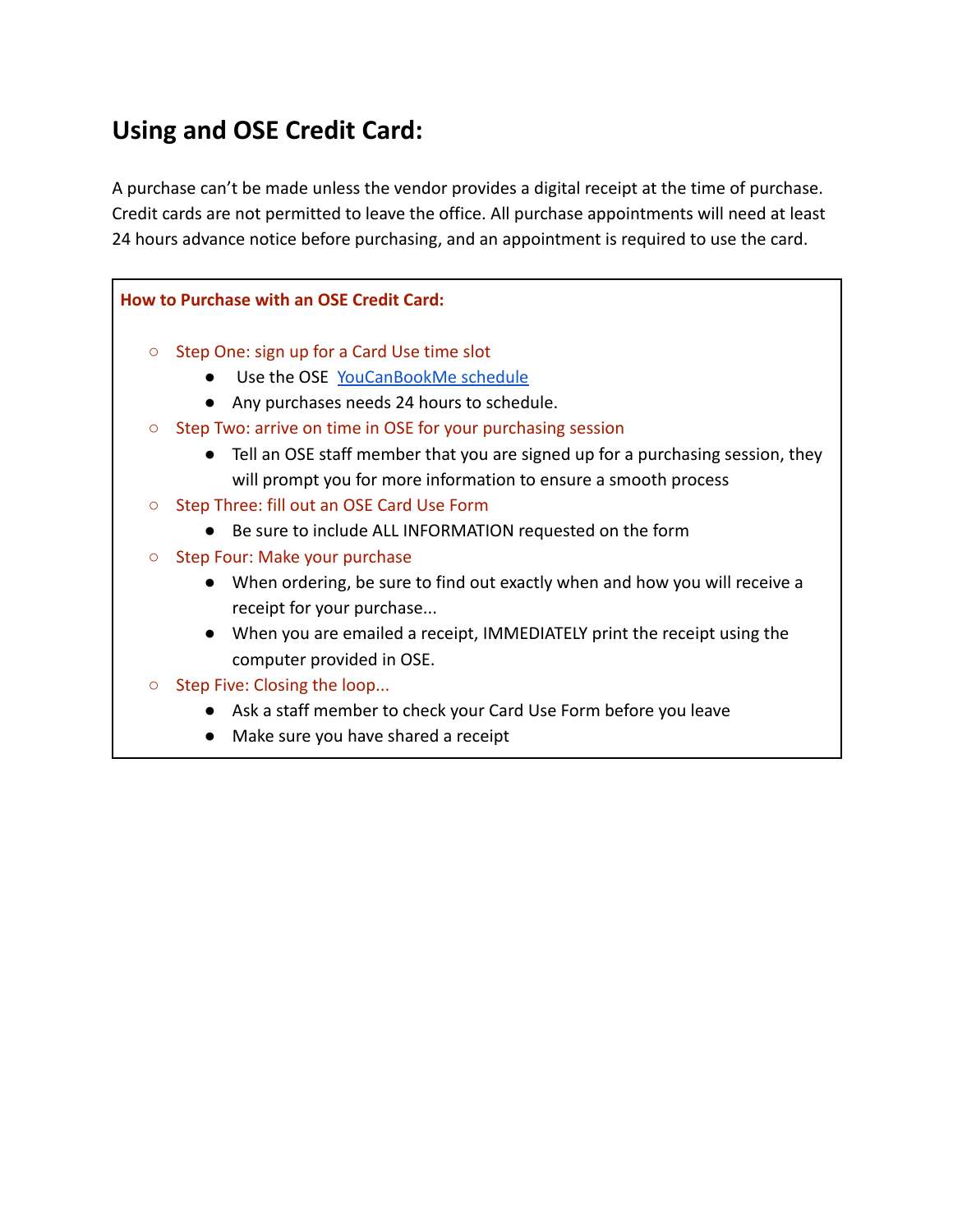# **Requesting a Student Reimbursement:**

The Business Office has strict policies in place that must be adhered to when requesting a payment. Please note the following requirements below:

- **Students should not pay for College services with a personal check or cash.** The payment must be issued from the College directly to the provider.
- If the service provider is a Swarthmore student, **the payment must go through student payroll.** This policy does not apply to expense reimbursement.
- If the service provider is a College employee on the payroll, **payment must be added to their regular paycheck.** This policy does not apply to expense reimbursement.

#### **How to Request a Reimbursement:**

- Step One: Gather your receipts!
	- You MUST provide detailed, itemized proof of purchase if you want to be reimbursed.
- Step Two: Fill out a [Student Reimbursement Form.](https://www.swarthmore.edu/living-swarthmore/treasurers-resource-page)
	- Include ALL relevant information. Incomplete/inaccurate forms will result in delays of payment.
	- Forms can be found on the [Treasurer Resource Page](https://www.swarthmore.edu/living-swarthmore/treasurers-resource-page) or you complete physical copies in the OSE or SBC office.
- Step Three: Submit your FORM and RECEIPTS to the SBC
	- SBC will sign off and scan your reimbursement form.on the purchase and send to the OSE where they will log the form and send it to the business office through campus mail.
- Step Four: Be patient...
	- The Business Office processes a large volume of student reimbursements. It takes 2-4 weeks for a payment to go through on average, and longer in the busy times of the semester. It's important to keep in mind that the business office processes a multitude of financial transactions from across the College. If there is a reimbursement that requires their expedited attention, we're happy to follow up over email.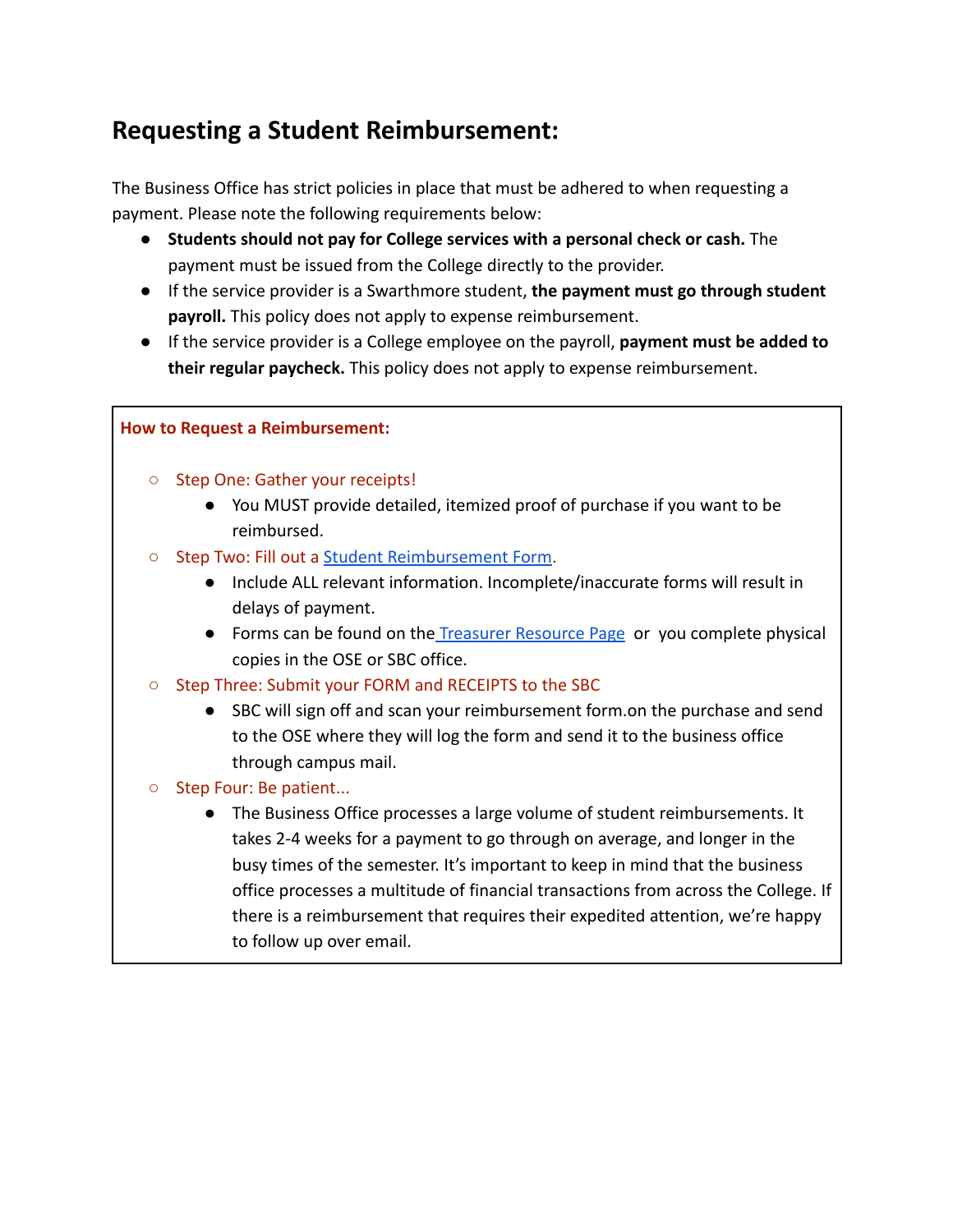# **Requesting a Vendor or Contract Payment:**

The Business Office has strict policies in place that must be adhered to when requesting a payment. Please note the following requirements below:

- **Students should not pay for contract/vendor services with a personal check or cash.** The payment must be issued from the College directly to the provider.
- If the service provider is a Swarthmore student, the payment must go through student payroll. This policy does not apply to expense reimbursement, which should be handled with a Student Reimbursement Form.
- If the service provider is a College employee on the payroll, payment must be added to their regular paycheck. This policy does not apply to expense reimbursement, which should be handled with a Vendor/Contract Request

#### **Contract Payment -**

Your group must [request a contract](https://www.swarthmore.edu/living-swarthmore/treasurers-resource-page) for the hiring of performers, speakers, instructors, coaches, or other individuals whose services will be used by your organization. A faculty/staff member must sign off on all contracts. You must follow the Swarthmore College process for obtaining and approving contracts. You should not directly pay for a service with cash, check, credit cards, or other forms of electronic payment.

#### **When is a contract needed?**

- Anytime an individual or company is providing a service for an event on campus
- Anytime you are paying honoraria, meals, lodging and/or travel costs for a speaker you hired for an event on campus
- If you are paying a technician to operate equipment you are renting
- If an outside entity requires a contract for the student club or organization to engage in business
- When in doubt, please ask! Stop by the Office of Student Engagement (Parrish LL76S) or email ose@swarthmore.edu.

#### **Requesting a contract.**

- Fill out the [contract request form](https://www.swarthmore.edu/living-swarthmore/treasurers-resource-page) to provide information needed to the OSE
	- OSE will fill out the standard contract using this information.
- OSE will send the completed contract to the vendor so they can sign the contract (digital or physical signatures are both acceptable. Typed signatures are not permitted.)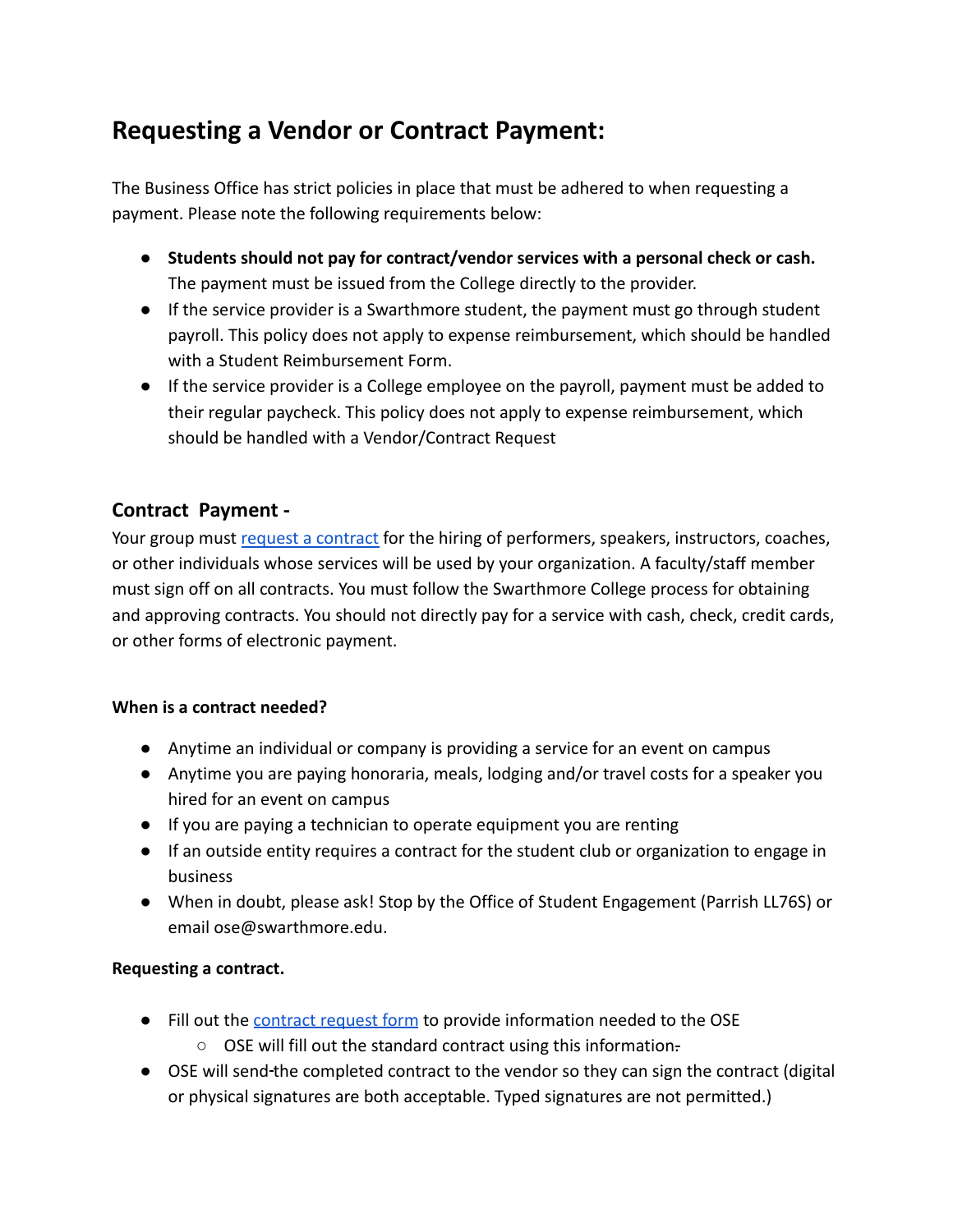- The vendor must provide a w9 if they have not been paid by the college before.
- Generally speaking it can take up to two weeks for a contract to be created and processed.

#### **Vendor Payment -**

Along with an **itemized invoice** of your purchase, you should attach a completed [Student](https://www.swarthmore.edu/living-swarthmore/treasurers-resource-page) [Reimbursement Form,](https://www.swarthmore.edu/living-swarthmore/treasurers-resource-page) and [W-9.](https://www.irs.gov/pub/irs-pdf/fw9.pdf) An instructor contract is not required.

- **Acceptable Invoices/Receipts Should Include the Following Information:**
	- Name of business/vendor
	- Address, state and phone number of business
	- Quantity of items purchased
	- Accurate description of items purchased
	- Cost of each item purchased
	- Total amount of purchase
	- Date of purchase
	- The invoice should be typed and legible for the Business Office

#### ● **Unacceptable Invoices/Receipts**

- Handwritten invoice
- Credit card statements
- Bank statements
- Future-dated invoices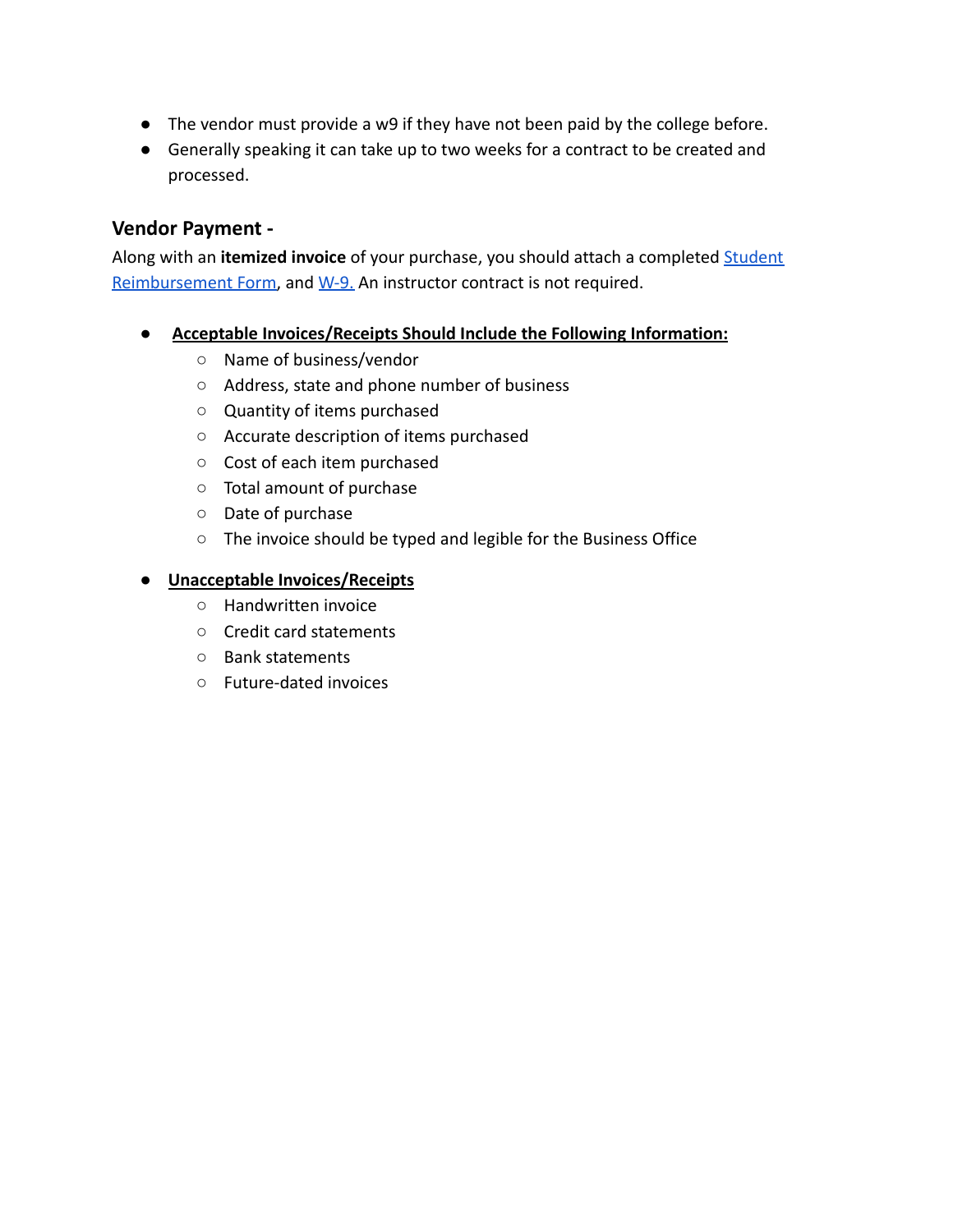# **Organization Finances:**

#### **Organizational Budgeting -**

We strongly suggest that groups use the OSE Base Budget to track organizational expenses. Treasurers can also request access to their budget in MySwarthmore, but there are two major reasons your own budget will be more accurate:

- 1. Any credit card purchases take over a month to turn up on MySwarthmore.
- 2. Money spent from your budget isn't removed until the reimbursement is processed. Reimbursement processing takes time, and often students don't turn the reimbursement request in quickly.

Treasurers can also request a list of purchases or the remaining amount from their account in MySwarthmore from OSE.

#### **Managing Your Budget -**

Managing an organization's budget is an essential role of the treasurer. You are expected to track the expenses made by your group and maintain a basic ledger. The OSE has developed a base budget document for your use. Please click on **[Base Budget](https://www.swarthmore.edu/living-swarthmore/ose-base-budget) to make a copy of a new** budget. An explanation of how to use the Base Budget worksheet is shown below.

| Org/Budget: | 1. Phineas the Phoenix Fan Club                                                                                   |                 |                     |                          |                      |                          |
|-------------|-------------------------------------------------------------------------------------------------------------------|-----------------|---------------------|--------------------------|----------------------|--------------------------|
|             |                                                                                                                   | <b>Expenses</b> |                     |                          |                      |                          |
| 2. Event    | 3. Description                                                                                                    | 4. Cost         | $5.$ Type           | <b>Budget Code</b>       | $6.$ P/R             |                          |
|             | ABC Catering provided two veggie platters and<br>Welcome Back to Swarthmore four sandwich platters for our event. |                 | \$200 Food/Catering |                          | 7310 Paid $\sqrt{ }$ |                          |
|             | Welcome Back to Swarthmore   Requested 15 flyers from Print Services                                              |                 | \$30 Printing       | $\overline{\phantom{a}}$ | 7014 Paid            | $\overline{\phantom{a}}$ |
|             | Welcome Back to Swarthmore Purchased paintbrushes and paint                                                       |                 | \$50 Supplies       | $\overline{\phantom{a}}$ | 7011 Paid $\sqrt{ }$ |                          |

- a. On the "Main" tab of the Google Sheet, enter the name of your club or organization.
- b. Enter the name of your event. You have room to enter all of your events in this column.
- c. Enter a description of the items purchased for each event. Note: This is broken down by Institutional Sub Code. (Food/Catering, Printing, etc)
- d. Enter the cost for each type.
- e. Enter the type. This column has a drop-down menu of all the Institutional Sub Codes. These are the codes requested by your organization during Spring Budgeting.
- f. This column has a drop-down menu of "paid" and "promised." If you plan to spend money, enter "promised." If you spent the money, enter "paid." This column is meant as a placeholder for your purchases. If you plan to spend \$50 on food, but only spend \$35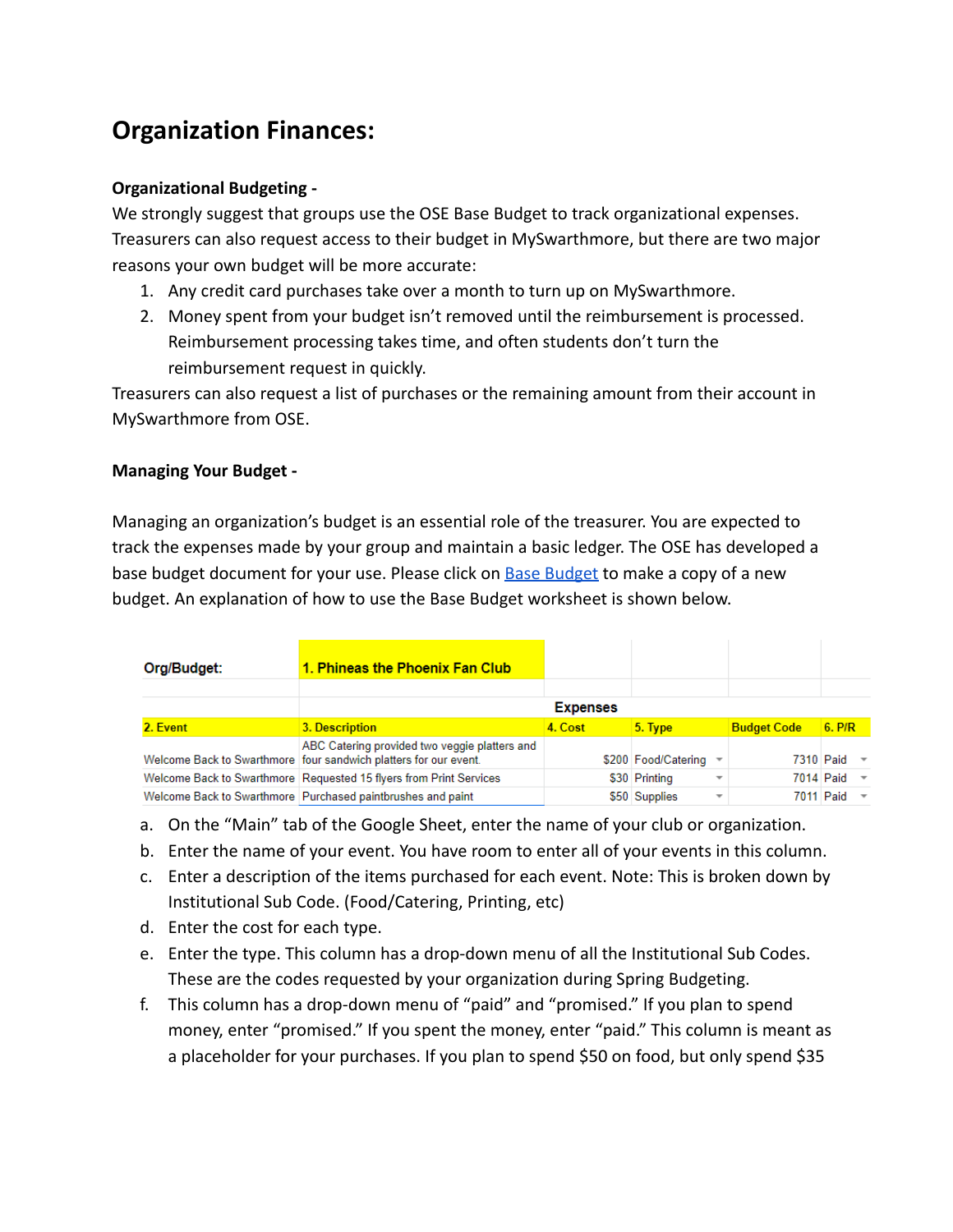you would enter the cost of \$50 as "promised." After you have purchased the food, you would change the cost to \$35 and switch to "paid."

| '. Type              | 8. Expenses | 9. Allocation | 10. Remaining |  |
|----------------------|-------------|---------------|---------------|--|
|                      |             |               |               |  |
| <b>Food/Catering</b> | \$200       | 500           | \$300         |  |
| Printing             | \$30        | 200           | \$170         |  |
| <b>Supplies</b>      | \$50        | 300           | \$250         |  |

- g. This section is a Pivot Table that will help you track your expenses. The "Type" column lists the description of each Institution Sub Code. You can delete Institutional Sub Codes in rows 150-161 that you do not use. They will be removed from the Pivot Table.
- h. The "Expenses" column lists the total amount you spent per Institutional Sub Code.
- i. This column represents the amount you have allocated per the "Budget" tab.
- j. This column lists the amount you have remaining per Institutional Sub Code.

| <b>Sub Code Desc.</b> | <b>Sub Code</b> | <b>Allocation</b> |
|-----------------------|-----------------|-------------------|
| <b>Student Wages</b>  | 6999            | 0                 |
| <b>Supplies</b>       | 7011            | 300               |
| Printing              | 7014            | 200               |
| Membership/Dues       | 7027            | 0                 |
| Transportation        | 7201            | 0                 |
| Lodging               | 7202            | 0                 |
| Registrations         | 7204            | 0                 |
| Honorarium/Lectures   | 7302            | 0                 |
| Food/Catering         | 7310            | 500               |
| Equipment             | 7401            | 0                 |
| Software              | 7451            | n                 |
| Hardware              | 7452            |                   |

k. The "Budget" tab lists all of the Institutional Sub Codes that have been developed by the Business Office. Check your Spring Budgeting results to learn how much you have allocated for each category. You will need to enter the amount in for each category.